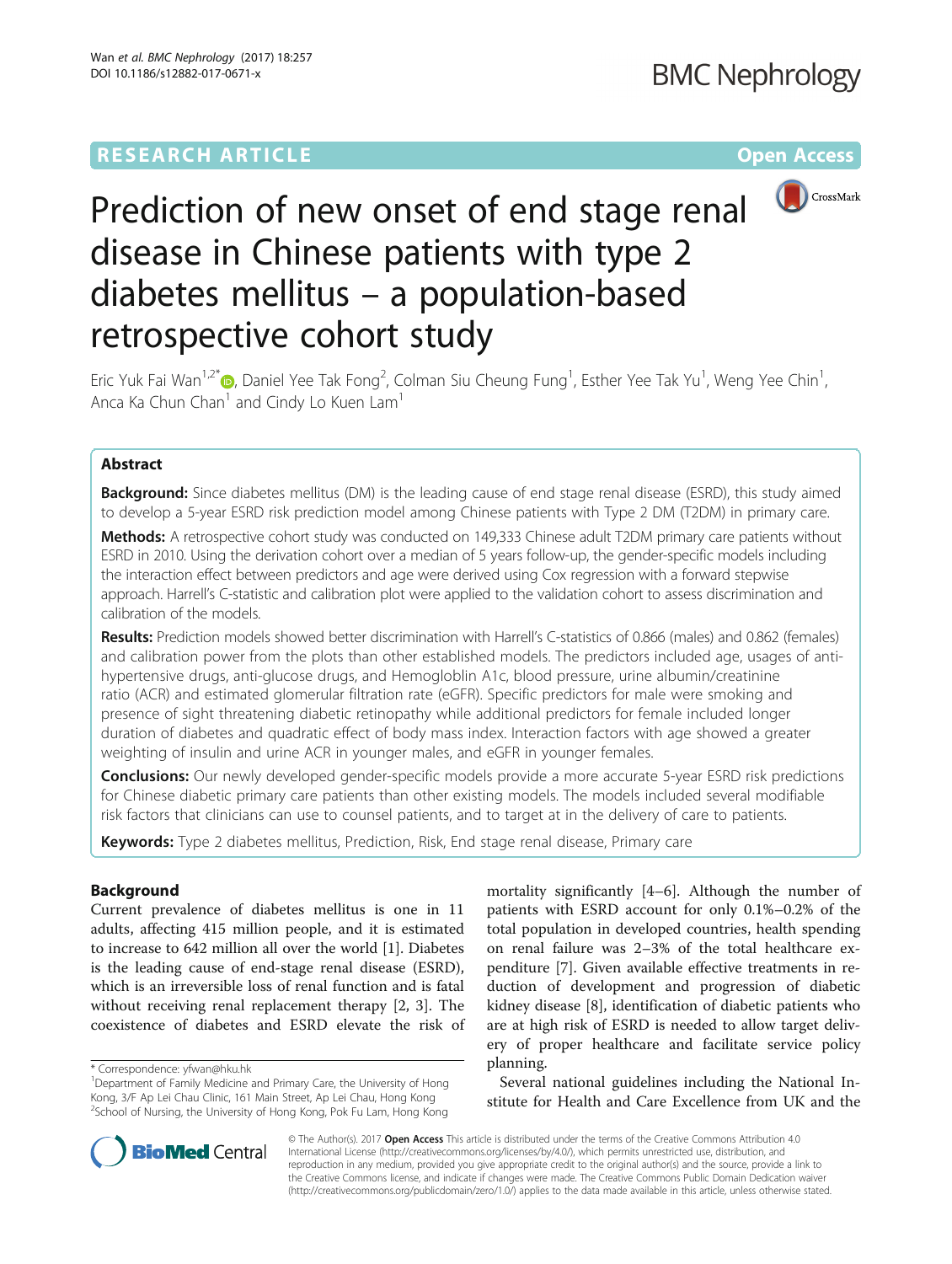American Diabetes Association recommend the regular screening for diabetic kidney disease in diabetic patients [[8, 9](#page-7-0)]. On one hand, some prediction models established from general population like QKidney model [\[10](#page-7-0)–[12\]](#page-7-0) included diabetes as one of the predictors only, without examining other clinical indicators such as haemoglobin A1c (HbA1c), estimated glomerular filtration rate (eGFR) and urine albumin to creatinine ratio (ACR), which are associated with the risk of developing ESRD [[11, 13](#page-7-0), [14\]](#page-7-0). Given the 3 to 5 folds higher risk of ESRD incidence in diabetic patients compared to non-diabetic patients [[10\]](#page-7-0), the type and magnitude of the association of the predictors for ESRD for diabetic population may differ from those for non-diabetic population. Only a few studies have established risk prediction models in ESRD such as the New Zealand Diabetes Cohort Study and the Action in Diabetes and Vascular Disease: Preterax and Diamicron-MR Controlled Evaluation (AD-VANCE). These studies were done predominantly in a non-Chinese diabetic population [\[4, 15](#page-7-0)]. Studies have shown different ESRD incidence rates in different racial groups including Chinese populations [\[16](#page-7-0)–[18\]](#page-7-0). Hence, these models may not be applied to a Chinese diabetic population. While a ESRD risk prediction model was derived from Chinese diabetic patients managed in secondary care, one of the predictors in this model, haematocrit, is not routinely available in primary care and thus this model may be more suitable to be applied in secondary care than in primary care [\[19](#page-7-0)]. In addition, a previous study reported that there was a potential difference in predictors of ESRD incidence between male and female [[10](#page-7-0)], but most of established models without stratifying gender may not obtain accurate predicted ESRD risk. Therefore, there is a need to develop a more accurate prediction model by stratifying gender for ESRD risk based on Chinese primary care patient with diabetes.

Since there were no population-based studies on ESRD risk prediction models specific to Chinese primary care diabetic population, the aim of this study was to develop a 5-year ESRD risk prediction model among Chinese patients with Type 2 DM (T2DM) in primary care.

## Methods

#### Study design

This is a population-based retrospective cohort study. Subject inclusion criteria included (1) Chinese, (2) age between 18 and 79 years old, (3) clinically diagnosed with T2DM, and (4) no previous record of CVD and ESRD. All subjects received primary care services from one of the 74 general outpatient clinics of the Hong Kong Hospital Authority (HA) between 1 January 2010 and 31 December 2010 and their clinical data were retrieved from the administrative database of the HA. The HA is the largest governmental organisation managing at least half of DM patients under primary care in Hong Kong. Data were available from a territory-wide study for the evaluation of local diabetic programmes [\[20](#page-7-0)]. Diagnosis of T2DM was clinically identified by the International Classification of Primary Care-2 (ICPC-2) code of 'T90'. ESRD was identified by the International Classification of Diseases, Ninth Edition, Clinical Modification (ICD-9-CM) of 250.3x, 585.x and 586.x, or eGFR  $<$ 15 ml/min/1.73m<sup>2</sup>. Baseline was defined as the patient's first attendance date of general outpatient clinics during January 2010 and 31 December 2010. Each patient was follow-up until the date of diagnosis of ESRD event, death or last follow-up as censoring in 30 November 2015, whichever occurred first.

## Potential predictors

The potential predictors included socio-demographics, disease characteristics, treatment modalities and clinical parameters. Socio-demographics included gender, age and smoking status. Disease characteristics consisted of self-reported duration of DM, diagnosed hypertension and presence of sight threatening diabetic retinopathy (STDR). Diagnosis of hypertension was identified by the ICPC-2 of K86 to K87. STDR included pre-proliferative, proliferative diabetic retinopathy or maculopathy. Treatment modalities consisted of the usages of antihypertensive drugs, anti-glucose oral drugs, insulin and lipid-lowering agents. Clinical parameters were body mass index (BMI), waist circumference, HbA1c, systolic blood pressure (SBP), diastolic blood pressure (DBP), lipid profile (low-density lipoprotein-cholesterol (LDL-C) and total cholesterol to high-density lipoproteincholesterol ratio (TC/ HDL-C ratio)), triglyceride, urine ACR and eGFR. All laboratory assays were performed in accredited laboratories by the College of American Pathologists, the Hong Kong Accreditation Service or the National Association of Testing Authorities, Australia.

#### Data analysis

Missing data were handled by multiple imputation [[21](#page-7-0)]. Specifically, each missing value was imputed five times using chained equation method. The same analysis was performed for each imputed dataset and the resulting five sets of results were aggregated by the Rubin's rule [[22](#page-7-0)].

The risk prediction models were developed separately for each gender since several studies discovered that there was a potential difference in predictors of ESRD incidence between male and female [[23](#page-7-0)–[28](#page-7-0)]. For each gender, all subjects were randomly divided on a 2:1 basis, with two-third subjects being the derivation cohort to develop the risk prediction models, and the remaining one-third being the validation cohort to validate the derived prediction models. Independent t-tests or chi-square tests were used to evaluate if there was any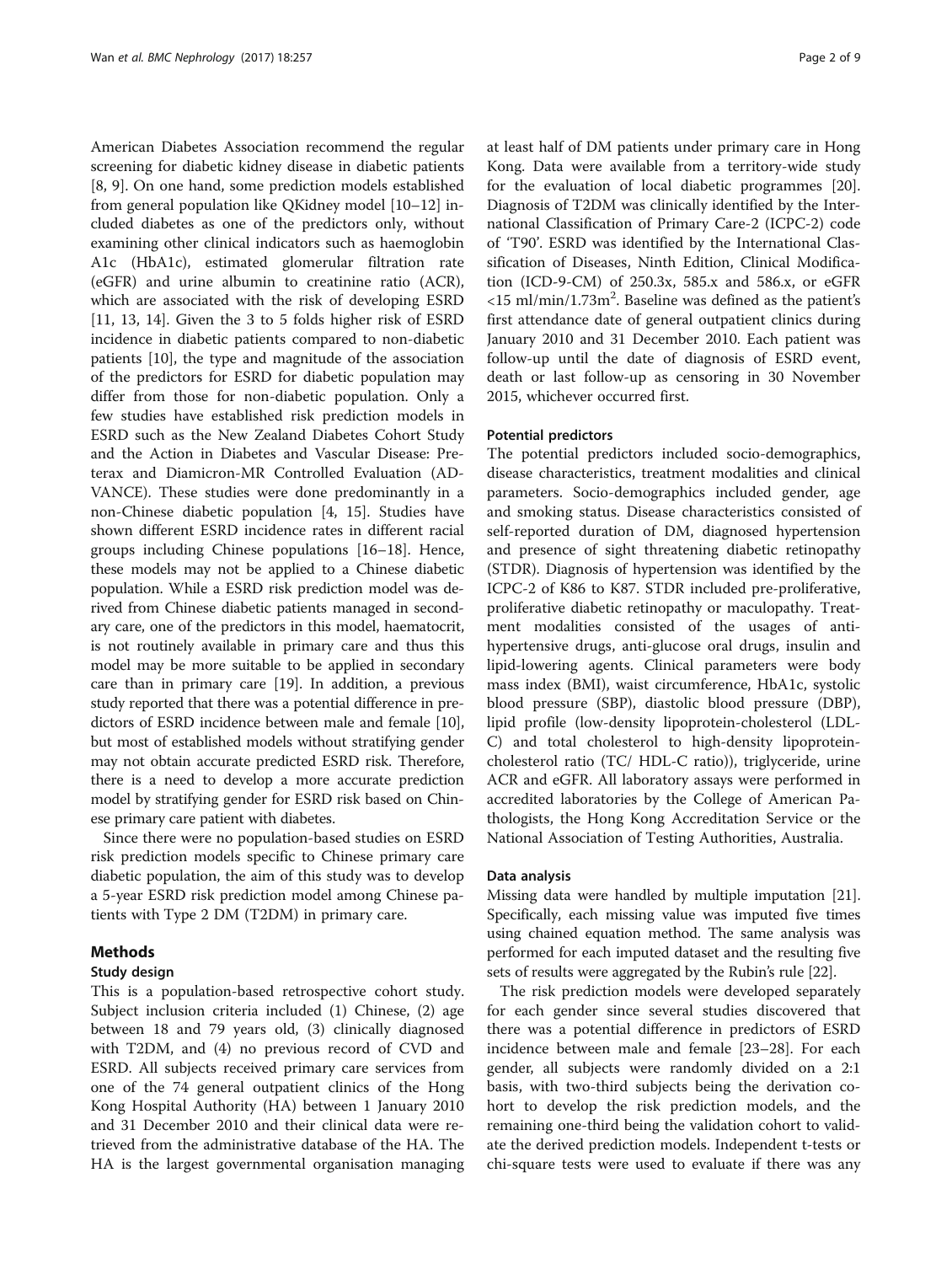significant difference in potential predictors between the two cohorts.

Cox proportional hazards regression with forward stepwise method was performed to obtain a risk prediction model using the derivation cohort. The cutoff pvalues for variable entering and leaving the model for each step were 0.05 and 0.1, respectively. Since previous literature showed that some predictors such as blood pressure had curvilinear relationship with adverse event [[29, 30\]](#page-8-0), the quadratic terms of these predictors were also considered in our model. Furthermore, another study revealed that the effects of some factors, such as blood pressure, may vary across age [\[29](#page-8-0)]. Thus, the interaction effects between age and the predictors were also assessed. The proportional hazards assumption was checked by examining plots of the scaled Schoenfeld residuals against time for the predictors. Any non-random pattern implies a violation of the proportional hazards assumptions and thereafter transformation of covariates would be attempted. All models in our study fulfilled proportional hazards assumption.

The performance of our model, ADVANCE and New Zealand ESRD risk scores for T2DM was compared using the validation cohorts [\[4](#page-7-0), [15\]](#page-7-0). The New Zealand model were developed based on European, Maori, Pacific, East Asian, Indo-Asian from New Zealand and included 10 predictors which were age, gender, duration of DM, smoking status, HbA1c, SBP, urine ACR, eGFR, history of CVD and ethnicity. Meanwhile, the AD-VANCE model were established across 20 countries and included 7 predictors which were gender, HbA1c, SBP, urine ACR, eGFR, retinopathy and education level. Since we did not have educational data, we assumed no attendance at education until at least 16 years of age in the ADVANCE risk model. For each model, the Harrell's C statistic, D statistic and  $\mathbb{R}^2$  statistic were computed to assess the predictive power. A Harrell's C statistics of less than 0.7 indicates limited discriminating power, 0.7 to 0.9 is acceptable, and higher than 0.9 suggests strong discrimination of the predictive models [[31\]](#page-8-0). The D statistic is a measure of discrimination with higher value implies better discrimination. The  $\mathbb{R}^2$  statistic measures the explained variation in the model with higher value indicating better performance. After bootstrapping of size 500, the corresponding 95% confidence intervals (CIs) were obtained. The calibration plots were also displayed to compare the mean of predicted risk at 5 years with the observed ESRD risk, which was obtained by 5-year Kaplan-Meier estimate, by deciles of predicted risk.

All significance tests were two-tailed and those with *p*values less than 0.05 were considered statistically significant. The statistical analysis was performed in STATA Version 13.0.

## Results

There were a total of 149,333 Chinese T2DM patients aged between 18 and 79 years receiving care in primary care clinics of HA between 1 January 2010 and 31 December 2010. After excluding 10,789 patients had CVD at baseline, 21,426 patients had ESRD at baseline and 609 patients had no follow-up record, the remaining 116,509 diabetic patients, including 54,472 males and 62,037 females were included in the main analysis. The three lowest data completion rates for STDR, urine ACR and waist circumference were 70%, 72% and 83%, respectively, while other potential predictors were higher than 90%. During a median follow-up period of 5 years (range: 0.04 to 6.04 years), the incidence rate of ESRD per 1000 person-years was 0.41 (95% CI: 0.40–0.43), while that in male and female groups were 0.50 (95% CI: 0.47–0.52) and 0.34 (95% CI: 0.32–0.36), respectively. For each gender, Table [1](#page-3-0) compares the baseline characteristics between derivation and validation cohorts after multiple imputation. For the derivation cohorts, the mean ages for male and female were 61.4 and 62.7 years, respectively. The two cohorts did not show any significant differences in all potential predictors for each gender.

After selecting the predictors by forward stepwise method (shown in Additional file [1:](#page-6-0) Table S1a and 1b), Table [2](#page-4-0) and Additional file [2](#page-6-0): Table S2 show the estimated risk prediction models for each gender by Cox proportional hazards regression. Common predictors to both male and female included older age, usages of antihypertensive drugs, anti-glucose oral drugs and insulin, and increased SBP, urine ACR and eGFR. Moreover, quadratic effects of HbA1c and DBP were significantly associated with increased risk of ESRD. For male T2DM subjects, additional predictors of ESRD risk were smoking and presence of STDR. The magnitudes of the association for insulin and urine ACR also decreased across age. For female T2DM subjects, additional predictors included longer duration of T2DM and the quadratic effect of BMI. Similarly, the magnitude of the association for eGFR also decreased across age. To summarise, the developed risk prediction model for male included 11 predictors: age, smoking status, presence of STDR, usages of anti-hypertensive drugs, anti-glucose oral drugs and insulin, HbA1c, SBP, DBP, urine ACR and eGFR, whereas the one for female included 12 predictors: age, duration of T2DM, usages of anti-hypertensive drugs, anti-glucose oral drugs and insulin, BMI, HbA1c, SBP, DBP, urine ACR and eGFR. The formulae for the derivation of the predicted ESRD risk were shown in Additional file [3:](#page-6-0) Table S3.

Table [3](#page-5-0) compares the performance of the newly developed prediction models with ADVANCE and New Zealand ESRD risk scores using validation cohort. In terms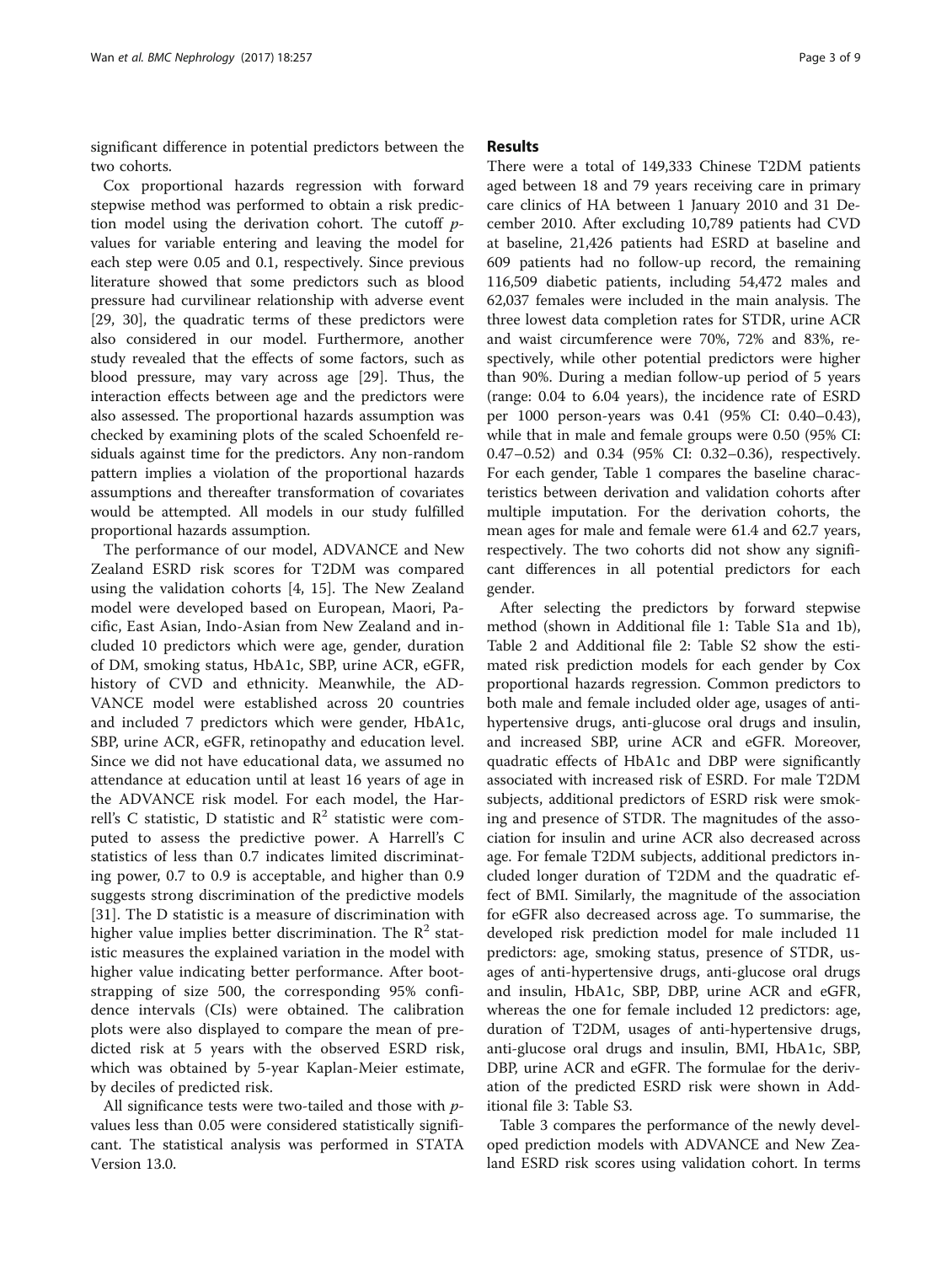| Characteristics                 | Male                                |                                      | Female                              |                                     |  |
|---------------------------------|-------------------------------------|--------------------------------------|-------------------------------------|-------------------------------------|--|
|                                 | Derivation cohort<br>$(n = 36,289)$ | Validation cohort<br>$(n = 18, 145)$ | Derivation cohort<br>$(n = 41,347)$ | Validation cohort<br>$(n = 20,674)$ |  |
| Socio-demographics              |                                     |                                      |                                     |                                     |  |
| Age, years                      | $61.4 \pm 10.0$                     | $61.4 \pm 10.0$                      | $62.7 \pm 9.9$                      | $62.8 \pm 9.8$                      |  |
| Smoker                          | 7627 (21.0%)                        | 3843 (21.2%)                         | 923 (2.2%)                          | 411 (2.0%)                          |  |
| Disease characteristics         |                                     |                                      |                                     |                                     |  |
| Duration of T2DM, years         | $6.8 \pm 6.1$                       | $6.9 \pm 6.4$                        | $7.4 \pm 6.7$                       | $7.4 \pm 6.6$                       |  |
| Diagnosed Hypertension          | 24,862 (68.5%)                      | 12,488 (68.8%)                       | 30,857 (74.6%)                      | 15,436 (74.7%)                      |  |
| <b>STDR</b>                     | 2111 (5.8%)                         | 1057 (5.8%)                          | 1961 (4.7%)                         | 934 (4.5%)                          |  |
| Treatment modalities            |                                     |                                      |                                     |                                     |  |
| Anti-hypertensive drugs used    | 27,294 (75.2%)                      | 13,573 (74.8%)                       | 31,845 (77.0%)                      | 15,980 (77.3%)                      |  |
| Anti-glucose oral drugs used    | 32,296 (89.0%)                      | 16,102 (88.7%)                       | 35,875 (86.8%)                      | 17,977 (87.0%)                      |  |
| Insulin used                    | 929 (2.6%)                          | 475 (2.6%)                           | 983 (2.4%)                          | 509 (2.5%)                          |  |
| Lipid-lowering agents used      | 9016 (24.8%)                        | 4639 (25.6%)                         | 12,480 (30.2%)                      | 6245 (30.2%)                        |  |
| Clinical parameters             |                                     |                                      |                                     |                                     |  |
| BMI, kg/m <sup>2</sup>          | $25.4 \pm 3.8$                      | $25.5 \pm 3.8$                       | $25.6 \pm 4.2$                      | $25.5 \pm 4.3$                      |  |
| Waist circumference, cm         | $90.7 \pm 19.8$                     | $90.8 \pm 17.8$                      | $87.5 \pm 20.8$                     | $87.6 \pm 24.5$                     |  |
| HbA1c, %                        | $7.2 \pm 1.3$                       | $7.2 \pm 1.3$                        | $7.2 \pm 1.2$                       | $7.2 \pm 1.2$                       |  |
| HbA1c, mmol/mol                 | $55 \pm 14.2$                       | $55 \pm 14.2$                        | $55 \pm 13.1$                       | $55 \pm 13.1$                       |  |
| SBP, mmHq                       | $134.0 \pm 15.9$                    | $134.2 \pm 16.1$                     | $134.6 \pm 16.5$                    | $134.7 \pm 16.4$                    |  |
| DBP, mmHg                       | $77.0 \pm 9.8$                      | $77.1 \pm 9.7$                       | $73.7 \pm 9.7$                      | $73.7 \pm 9.6$                      |  |
| LDL-C, mmol/L                   | $2.9 \pm 0.8$                       | $2.9 \pm 0.8$                        | $3.0 \pm 0.8$                       | $3.0\,\pm\,0.8$                     |  |
| TC/HDL-C ratio                  | $4.3 \pm 1.2$                       | $4.3 \pm 1.2$                        | $4.0 \pm 1.1$                       | $4.0 \pm 1.1$                       |  |
| Triglyceride, mmol/L            | $1.6 \pm 0.9$                       | $1.6 \pm 0.9$                        | $1.6 \pm 0.9$                       | $1.6 \pm 0.9$                       |  |
| Urine ACR, mg/mmol              | $6.8 \pm 40.6$                      | $7.0 \pm 41.7$                       | $6.8 \pm 37.9$                      | $7.2 \pm 52.0$                      |  |
| eGFR, ml/min/1.73m <sup>2</sup> |                                     |                                      |                                     |                                     |  |
| $\geq 90$                       | 26,683 (73.5%)                      | 13,277 (73.2%)                       | 29,839 (72.2%)                      | 14,857 (71.9%)                      |  |
| $60 - 89$                       | 8694 (24.0%)                        | 4381 (24.1%)                         | 9906 (24.0%)                        | 5041 (24.4%)                        |  |
| < 60                            | 912 (2.5%)                          | 487 (2.7%)                           | 1601 (3.9%)                         | 776 (3.8%)                          |  |

<span id="page-3-0"></span>**Table 1** Baseline characteristics of derivation and validation cohorts in male and female groups

T2DM Type 2 Diabetes Mellitus, STDR Sight Threatening Diabetic Retinopathy, BMI Body Mass Index, HbA1c Haemogloblin A1c, SBP Systolic Blood Pressure, DBP Diastolic Blood Pressure, LDL-C Low Density Lipoprotein-Cholesterol, TC Total Cholesterol, HDL-C High-density Lipoprotein-Cholesterol, ACR Albumin/Creatinine Ratio, eGFR estimated Glomerular Filtration Rate

of prediction power, both the new and the New Zealand models performed better than the ADVANCE model for female while there was no significant difference among the three models for male. Figure [1](#page-5-0) displays the calibration plot on the predicted risk and the observed ESRD risk at 5 years in each gender. The new model demonstrated better calibration than the other models.

## **Discussion**

This is the first study to develop the prediction model for ESRD risk among Chinese population-based primary care patient with diabetes. Our findings showed that current ESRD risk prediction models such as ADVANCE and New Zealand had poor calibration power, which substantially underestimated the actual risk of ESRD in

Chinese diabetic population. Our results showed that the prediction model for ESRD should be ethnic-specific and gender-specific. Moreover, we confirmed the importance of eGFR and urine ACR in predicting ESRD and found that the renal impairments interacted with age on the risk of ESRD for Chinese diabetic patients. Our model could identify diabetic patients who are at high risk of ESRD in order to counsel patients, allow target delivery of proper healthcare and facilitate service policy planning.

In comparison to our model, the ADVANCE and New Zealand models had comparable discriminatory power but lack of calibration power, indicating the apparent discrepancy between observed and predicted risks. As a consequence, the ultimate goal of the earlier identification for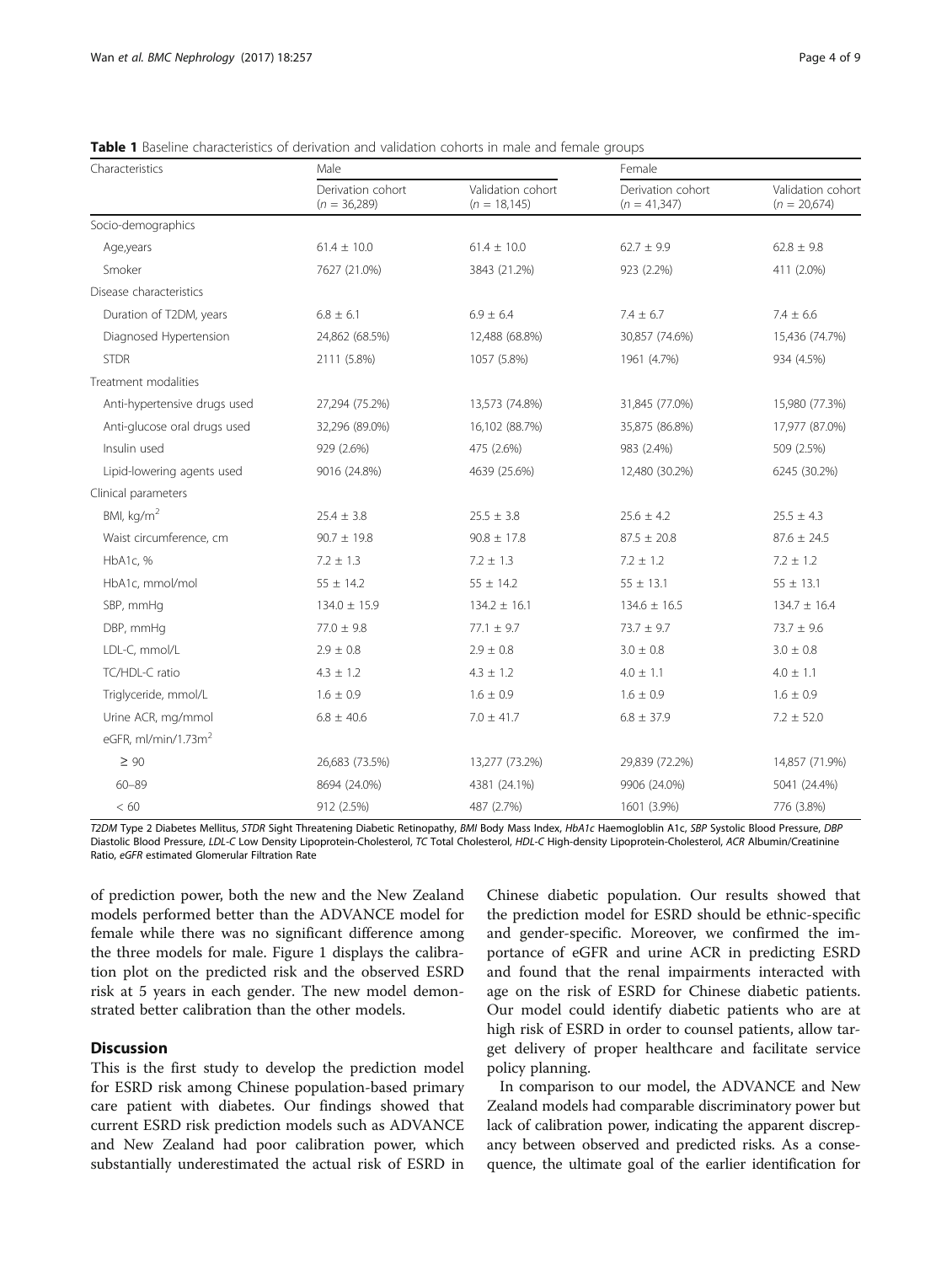<span id="page-4-0"></span>Table 2 Cox regression models for predictors of developing end stage renal disease in derivation cohort

| Predictors                               | Male            |                  | Female     |                 |                 |            |
|------------------------------------------|-----------------|------------------|------------|-----------------|-----------------|------------|
|                                          | HR <sup>a</sup> | 95%CI            | $P$ -value | HR <sup>a</sup> | 95%CI           | $P$ -value |
| Socio-demographics                       |                 |                  |            |                 |                 |            |
| Age, years                               | 1.06            | (1.05, 1.08)     | $< 0.001*$ | 1.03            | (1.02, 1.05)    | $< 0.001*$ |
| Smoker (Non-smoker)                      | 1.29            | (1.11, 1.50)     | $0.001*$   |                 |                 |            |
| Disease characteristics                  |                 |                  |            |                 |                 |            |
| Duration of T2DM, years                  |                 |                  |            | 1.01            | (1.00, 1.02)    | $0.046*$   |
| STDR (No)                                | 1.47            | (1.18, 1.84)     | $0.001*$   |                 |                 |            |
| Treatment modalities                     |                 |                  |            |                 |                 |            |
| Anti-hypertensive drugs used (No)        | 1.54            | (1.21, 1.97)     | $0.001*$   | 1.66            | (1.21, 2.26)    | $0.002*$   |
| Oral drug (No)                           | 1.37            | (1.07, 1.75)     | $0.011*$   | 1.98            | (1.43, 2.75)    | $< 0.001*$ |
| Insulin drug (No)                        | 9.79            | (1.66, 57.62)    | $0.012*$   | 1.73            | (1.30, 2.29)    | $< 0.001*$ |
| Clinical parameters                      |                 |                  |            |                 |                 |            |
| BMI, $kg/m2$                             |                 |                  |            | 0.85            | (0.77, 0.95)    | $0.002*$   |
| $BMl2$ , kg/m <sup>2</sup>               |                 |                  |            | 1.003           | (1.001, 1.005)  | $0.001*$   |
| HbA1c, %                                 | 0.79            | (0.64, 0.98)     | $0.036*$   | 0.70            | (0.49, 0.99)    | $0.046*$   |
| HbA1 $c^2$ , %                           | 1.02            | (1.01, 1.03)     | $0.002*$   | 1.03            | (1.01, 1.05)    | $0.013*$   |
| SBP, mmHq                                | 1.01            | (1.01, 1.02)     | $< 0.001*$ | 1.01            | (1.00, 1.01)    | $0.025*$   |
| DBP, mmHq                                | 0.93            | (0.88, 0.98)     | $0.009*$   | 0.92            | (0.86, 0.98)    | $0.007*$   |
| $DBP2$ , mmHg                            | 1.0004          | (1.0000, 1.0008) | $0.039*$   | 1.001           | (1.000, 1.001)  | $0.017*$   |
| $ln(U$ rine ACR + 1), mg/mmol            | 3.15            | (2.11, 4.69)     | $< 0.001*$ | 1.45            | (1.37, 1.53)    | $< 0.001*$ |
| eGFR (>90 ml/min/1.73m <sup>2</sup> )    |                 |                  |            |                 |                 |            |
| 60-89 ml/min/1.73m <sup>2</sup>          | 2.45            | (2.08, 2.88)     | $< 0.001*$ | 2.00            | (0.38, 10.51)   | 0.412      |
| $< 60$ ml/min/1.73m <sup>2</sup>         | 8.76            | (7.08, 10.84)    | $< 0.001*$ | 112.06          | (23.97, 523.76) | $< 0.001*$ |
| Age interaction term                     |                 |                  |            |                 |                 |            |
| Age*eGFR(>90 ml/min/1.73m <sup>2</sup> ) |                 |                  |            |                 |                 |            |
| 60-89 ml/min/1.73m <sup>2</sup>          |                 |                  |            | 1.003           | (0.979, 1.028)  | 0.816      |
| $< 60$ ml/min/1.73m <sup>2</sup>         |                 |                  |            | 0.97            | (0.95, 0.99)    | $0.006*$   |
| Age*insulin                              | 0.97            | (0.95, 1.00)     | $0.028*$   |                 |                 |            |
| Age* $ln(U$ rine ACR + 1)                | 0.99            | (0.98, 0.99)     | $< 0.001*$ |                 |                 |            |

T2DM Type 2 Diabetes Mellitus, STDR Sight Threatening Diabetic Retinopathy, BMI Body Mass Index, HbA1c Hemogloblin A1c, SBP Systolic Blood Pressure, DBP Diastolic Blood Pressure, TC Total Cholesterol, HDL-C High-density Lipoprotein-Cholesterol, ACR Albumin/Creatinine Ratio, eGFR estimated Glomerular Filtration Rate, T2DM Type 2 Diabetes Mellitus, HR Hazard Ratio \* Significant difference ( $P < 0.05$ )

 $A<sup>a</sup> HR > 1$  indicates greater risk of event occurrence

patients at high risk of ESRD may be defeated by the inaccurate predicted risk. Current results demonstrated that the ADVANCE and New Zealand models underestimated risk among Chinese diabetic population. Ethnic disparities in the risk of ESRD may be a potential explanation for this discrepancy. Although the ADVANCE model showed no difference in the risk of ESRD between Asian and non-Asian, numerous multi-ethnic studies showed that Asian diabetic patients had doubled the risk of albuminuria compared to Caucasian diabetic patients [\[18](#page-7-0), [32, 33](#page-8-0)]. Meanwhile, the New Zealand model included ethnicity as a predictor to allow the modification for the various risks of ESRD in different ethnic groups. Nevertheless, only a

small proportion of East Asian subjects (717 out of 25,736) was included in their sample and it may not be fully representative of a Chinese diabetic population. Moreover, a multinational study conducted by the World Health Organisation found that Chinese patients had a higher prevalence of proteinuria compared to other populations [\[34](#page-8-0), [35](#page-8-0)]. A recent epidemiological study also illustrated that the risk of ESRD in Asian diabetic population varied widely between Chinese, Malay and Asian Indian [[36](#page-8-0)]. The ethnic differences in disease profile may be attributable to genetic variants and the environmental factors such as health care policy and cultural behaviours between diabetic populations [\[34](#page-8-0)–[37](#page-8-0)], and thus the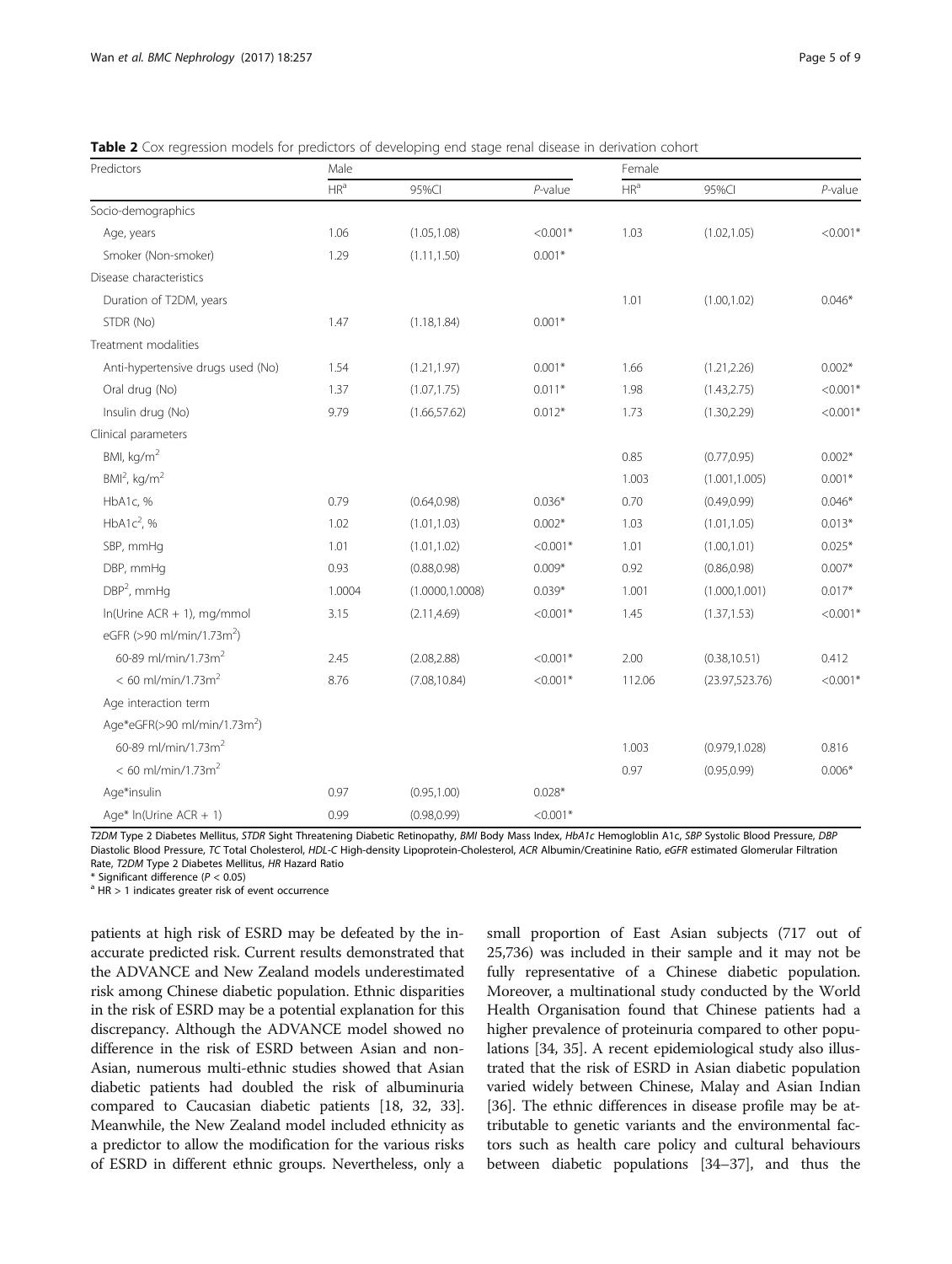<span id="page-5-0"></span>

| Table 3 Performance of new and existing end stage renal disease risk models in validation cohort for predicting 5-year risk of end |  |
|------------------------------------------------------------------------------------------------------------------------------------|--|
| stage renal disease                                                                                                                |  |

| Validation statistics                                            | New model           | ADVANCE model       | New Zealand model        |
|------------------------------------------------------------------|---------------------|---------------------|--------------------------|
| Male                                                             |                     |                     |                          |
| Harrell's C statistic                                            | 0.866 (0.849,0.882) | 0.858 (0.840,0.876) | $0.863$ $(0.846, 0.880)$ |
| Difference in Harrell's C statistic in comparison with new model |                     | 0.008               | 0.002                    |
| D statistic                                                      | 2.458 (2.298,2.595) | 2.429 (2.270,2.577) | 2.482 (2.337, 2.615)     |
| $R^2$                                                            | 59.1 (55.9,61.7)    | 58.5 (55.1,61.6)    | 59.5 (56.6,62.2)         |
| Female                                                           |                     |                     |                          |
| Harrell's C statistic                                            | 0.862 (0.845,0.880) | 0.844(0.822.0.865)  | 0.861(0.842.0.880)       |
| Difference in Harrell's C statistic in comparison with new model |                     | $0.019*$            | 0.001                    |
| D statistic                                                      | 2.410 (2.228,2.563) | 2.366 (2.201,2.531) | 2.493 (2.317,2.655)      |
| $R^2$                                                            | 58.1 (54.4,61.2)    | 57.2 (53.1,61.2)    | 59.7 (56.1,63.1)         |

The brackets represented 95% confidence interval of corresponding validation statistic

\* Significant difference in Harrell's C statistic (P-value <0.05)

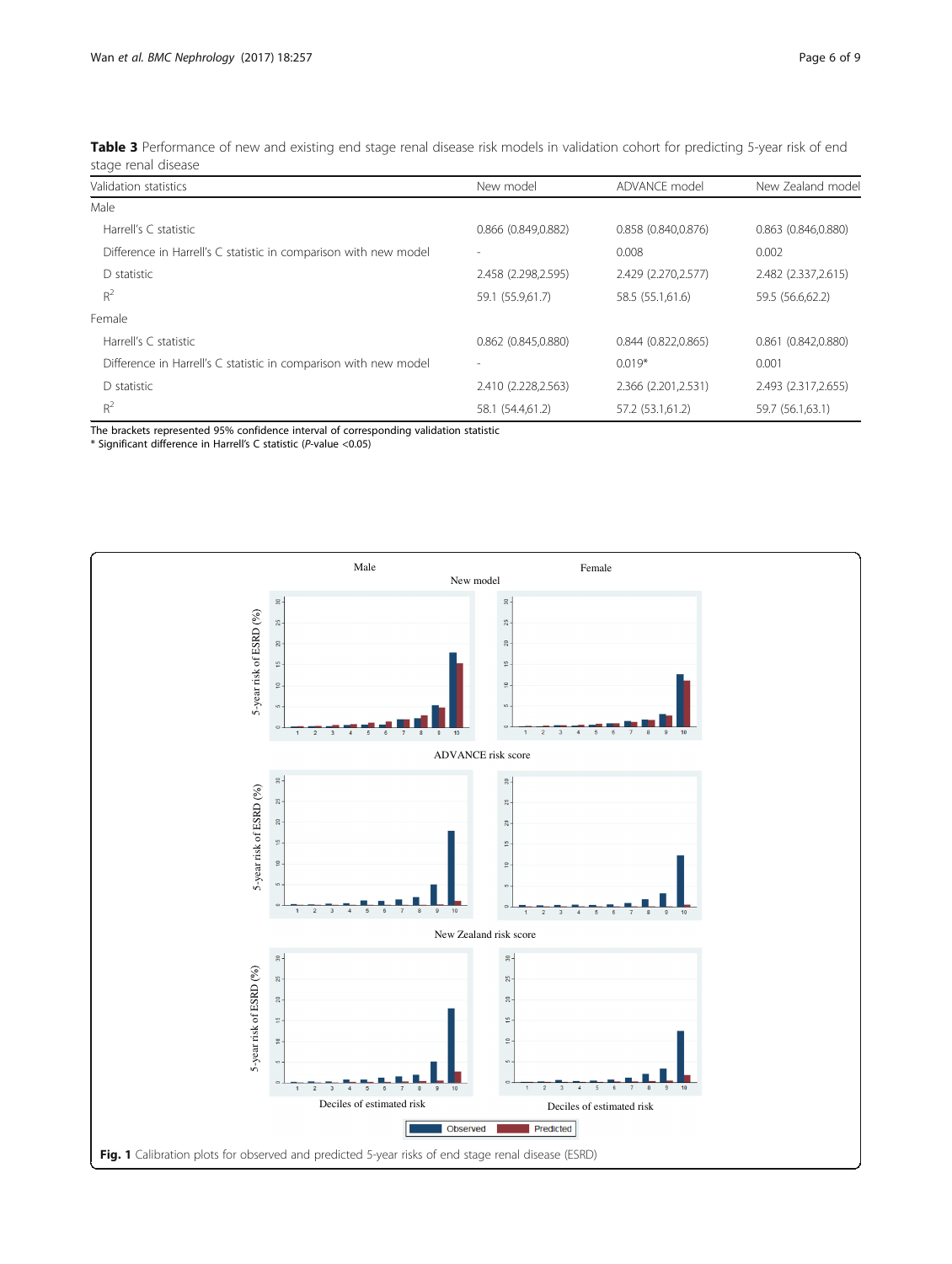<span id="page-6-0"></span>prediction model for ESRD should be ethnic-specific. The external validation should be conducted in the future study in order to validate our model in other Chinese populations.

The key novelty of our study was to extend on the previous models for the risk of ESRD by stratifying gender and including age effect on the renal impairment measured by urine ACR and eGFR. This study supports prior observations that higher risk of renal impairment in male compared to female [\[23](#page-7-0)–[28\]](#page-7-0) and the current results prolonged this manifestation that the predictors for the risk of ESRD between genders were different. The reasons may be related to the genetic diversity between genders in kidney structure and function, receptor mediated influence of sex steroids on glomerular structure, as well as response on the synthesis and discharge of cytokines and growth factors [\[26](#page-7-0), [27](#page-7-0), [38](#page-8-0)]. The different modifiable risk factors for male and female may also suggest different approaches and therapies for the prevention of ESRD. Meanwhile, a meta-analysis involving more than 1.5 million patients in different countries from 45 cohorts conducted by the Kidney Disease, Improving Global Outcomes (KDIGO) showed that urine ACR and eGFR were independent risk factors for both progression of chronic kidney disease and ESRD [\[39](#page-8-0)]. Through the stringent evaluation with an almost inexhaustible list of clinical variables, our finding confirmed that the effects of urine ACR and eGFR were not diminished by other variables. In addition, the results of the present study illustrated the interaction effect between age and renal impairment on the incidence of ESRD, which indicated that the impacts of urinary albumin and kidney function were diluted by older age. This phenomenon may be understandable because the severity of renal impairment in elderly may be certainly high, and thus there is a relatively small room to decline as a result of lower changes in urine ACR and eGFR among elder patients compared to younger patients. An aforementioned observational study conducted in the United States also displayed that there is a continuous trend with a slow progressive eGFR decline observed among the general population after age of 40 [\[40](#page-8-0)]. Other predictors in our model were well discussed in the literatures [[26, 27,](#page-7-0) [41](#page-8-0)]. A further study should be warranted to confirm the interaction effect on the incidence of ESRD between age and renal impairments, and the curvilinear relationship between risk of ESRD and the predictors including HbA1c and BP.

## Strengths and limitations of this study

There were several strengths in the current study. Firstly, using a large primary care Chinese T2DM population in current study is highly representative of the Hong Kong Chinese diabetic population managed in

primary care setting. Secondly, the clinical and laboratory data were systemically extracted from the HA's computerised administrative database, which were more reliable and accurate. Finally, multiple imputations were conducted to substitute the missing data so as to capture less biased results.

On the other hand, this study has several limitations. Firstly, retrospective rather than prospective was conducted in our study design, which may cause some bias to the results. Secondly, the risk of ESRD may be different between non-smokers and past smokers, but our non-smokers including past smokers was potentially bias to the results. Thirdly, only 5-year ESRD predicted risk was available in our model. A future study with longer follow-up periods of 10-year is necessary to develop the model that can forecast longer-term ESRD risks for diabetic populations. Fourthly, the developed models consisted of 11–12 predictors, which may be difficult to be applied in clinical practices. Lastly, only internal validation but not external validation was available in the current study. An external validation should be warranted to validate our model by using Chinese population in other regions.

## Conclusions

Our newly developed gender-specific models provide a more accurate and valid 5-year ESRD risk predictions for Chinese diabetic primary care patients than other currently existing models. We confirmed the importance of eGFR and urine ACR in predicting ESRD and found the renal impairments interacted with age on the risk of ESRD for Chinese diabetic patients. Our model could identify diabetic patients who are at high risk of ESRD and included several modifiable risk factors such as smoking and blood pressure in order to counsel patients, allow target delivery of proper healthcare and facilitate service policy planning.

## Additional files

[Additional file 1: Table S1a.](dx.doi.org/10.1186/s12882-017-0671-x) Summary of Cox proportional hazards regression with forward stepwise method for male. b. Summary of Cox proportional hazards regression with forward stepwise method for female. (DOCX 19 kb)

[Additional file 2:](dx.doi.org/10.1186/s12882-017-0671-x) Regression coefficients of developing end stage renal disease in derivation cohort. (DOCX 17 kb)

[Additional file 3:](dx.doi.org/10.1186/s12882-017-0671-x) Formulae for the estimation of 5-year risk of end stage renal disease. (DOCX 14 kb)

#### Abbreviations

ACR: Albumin/Creatinine Ratio; ADVANCE: Action in Diabetes and Vascular Disease: Preterax and Diamicron-MR Controlled Evaluation; BMI: Body Mass index; CHD: Coronary heart disease; CI: Confidence interval; CVD: Cardiovascular diseases; DBP: Diastolic blood pressure; DM: Diabetes mellitus; eGFR: Estimated glomerular filtration rate; ESRD: End stage renal disease; HA: Hospital authority; HbA1c: Haemoglobin A1c; HR: Hazard ratio; ICD-9-CM: International classification of diseases, ninth edition, clinical modification; ICPC-2: International classification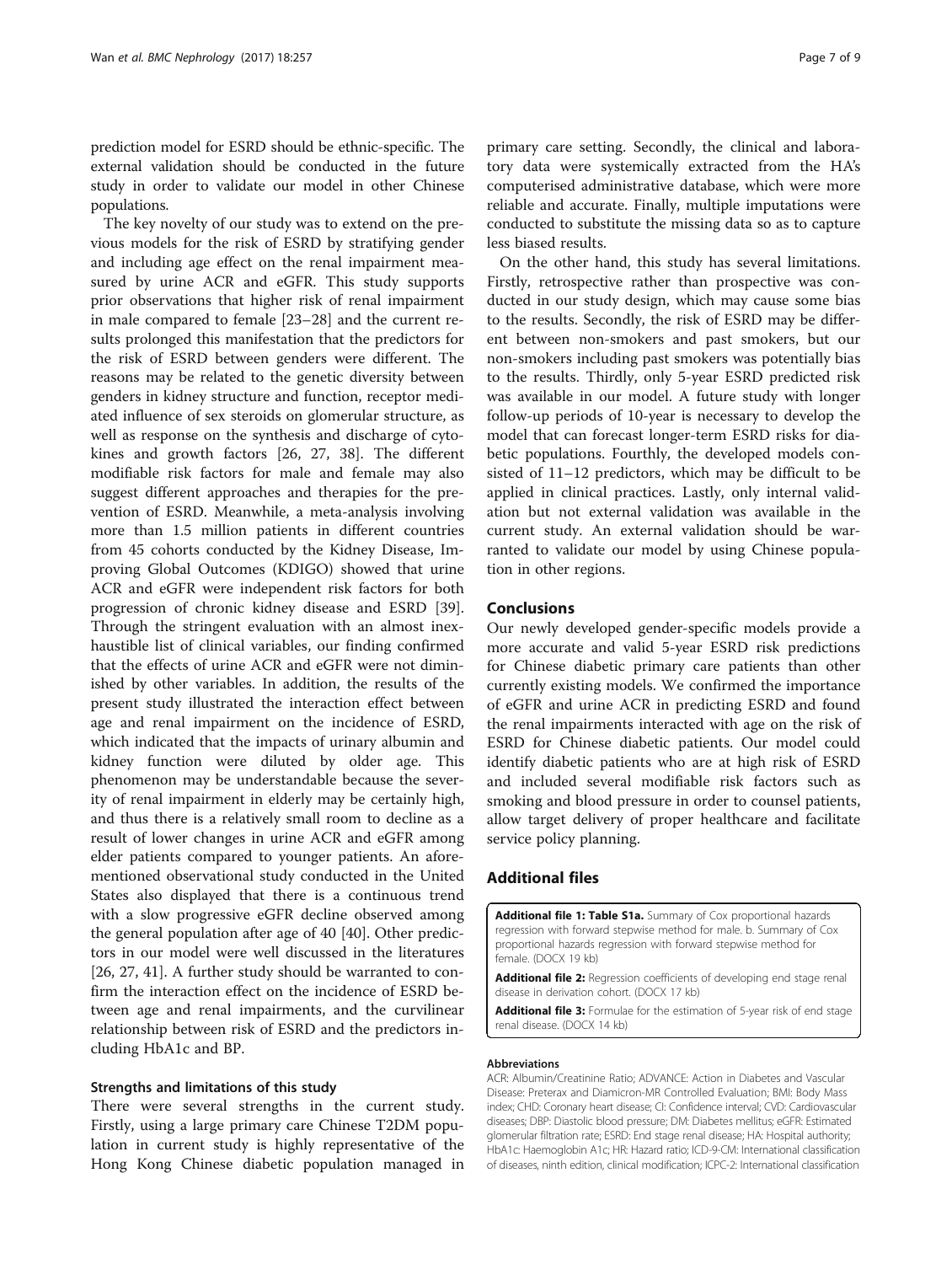<span id="page-7-0"></span>of primary care-2; LDL-C: Low density lipoprotein-cholesterol; SBP: Systolic blood pressure; SD: Standard deviation; STDR: Sight threatening diabetic retinopathy; T2DM: Type 2 diabetes mellitus; TC/HDL-C ratio: Total cholesterol to high density lipoprotein-cholesterol ratio

#### Acknowledgements

The authors wish to acknowledge the contributions of the multidisciplinary risk-stratification based diabetes mellitus management programme team at the Hospital Authority head office, chief of service in primary care and programme coordinator in each cluster and Statistics and Workforce Planning Department at the Hong Kong Hospital Authority.

#### Funding

This study has been funded by the Health Services Research Fund, Food and Health Bureau, HKSAR Commissioned Research on Enhanced Primary Care Study (Ref. no: EPC-HKU-2). No funding organization had any role in the design and conduct of the study; collection, management, analysis, and interpretation of the data; and preparation of the manuscript. All other authors have reported that they have no relationships relevant to the contents of this paper to disclose.

#### Availability of data and materials

The datasets generated during and or analysed during the current study are not publicly available as the data are from patient records.

#### Authors' contributions

EW, DF, CF, EY, WC, AC wrote the manuscript and researched data. EW, CF, CL contributed to acquisition of data. EW, DF, CF, CL contributed to study design. EW, DF, AC contributed to statistical analysis and interpretation of results. All authors reviewed/edited the manuscript and approved the final version of the manuscript.

#### Ethics approval and consent to participate

Ethics approval of this study was granted by the Institutional Review Board of the University of Hong Kong/ Hospital Authority Hong Kong West (UW 10-369), Hong Kong East (HKEC-2010-093), Kowloon East and Kowloon Central (KC/KE-10-0210/ER-3), Kowloon West (KW/EX/10-317 (34-04)), New Territories East (CRE-2010.543) and New Territories West clusters (NTWC/ CREC/1091/12).

#### Consent for publication

Not applicable.

#### Competing interests

The authors declare that they have no competing interests.

## Publisher's Note

Springer Nature remains neutral with regard to jurisdictional claims in published maps and institutional affiliations.

#### Received: 17 January 2017 Accepted: 19 July 2017 Published online: 01 August 2017

#### References

- 1. International Diabetes Federation: IDF Diabetes Atlas, 7 ed. Brussels: International Diabetes Federation; 2015.
- 2. Reutens AT. Epidemiology of diabetic kidney disease. Med Clin N Am. 2013; 97(1):1–18.
- 3. Atkins RC, Zimmet P. Diabetic kidney disease: act now or pay later—world kidney day, 11 march 2010. Ther Apher Dial. 2010;14(1):1–4.
- Jardine MJ, Hata J, Woodward M, Perkovic V, Ninomiya T, Arima H, Zoungas S, Cass A, Patel A, Marre M. Prediction of kidney-related outcomes in patients with type 2 diabetes. Am J Kidney Dis. 2012;60(5):770–8.
- 5. Sievers ML, Nelson RG, Knowler WC, Bennett PH. Impact of NIDDM on mortality and causes of death in pima Indians. Diabetes Care. 1992;15(11): 1541–9.
- 6. Leavitt BJ, Sheppard L, Maloney C, Clough RA, Braxton JH, Charlesworth DC, Weintraub RM, Hernandez F, Olmstead EM, Nugent WC. Effect of diabetes and associated conditions on long-term survival after coronary artery bypass graft surgery. Circulation. 2004;110(11 suppl 1):II-41–4.
- 7. Jha V, Garcia-Garcia G, Iseki K, Li Z, Naicker S, Plattner B, Saran R, Wang AY-M, Yang C-W. Chronic kidney disease: global dimension and perspectives. Lancet. 2013;382(9888):260–72.
- American Diabetes Association. Standards of medical care in diabetes—2016 abridged for primary care providers. Clinical diabetes: a publication of the American Diabetes Association. 2016;34(1):3.
- 9. McGuire H, Longson D, Adler A, Farmer A, Lewin I. Management of type 2 diabetes in adults: summary of updated NICE guidance. British Med J. 2016;353.
- 10. Hippisley-Cox J, Coupland C: Predicting the risk of chronic kidney disease in men and women in England and Wales: prospective derivation and external validation of the QKidney® scores. BMC Fam Pract 2010, 11(1):1.
- 11. Chien K-L, Lin H-J, Lee B-C, Hsu H-C, Lee Y-T, Chen M-F. A prediction model for the risk of incident chronic kidney disease. Am J Med. 2010;123(9):836– 46. e832
- 12. Bang H, Vupputuri S, Shoham DA, Klemmer PJ, Falk RJ, Mazumdar M, Gipson D, Colindres RE, Kshirsagar AV. SCreening for occult REnal disease (SCORED): a simple prediction model for chronic kidney disease. Arch Intern Med. 2007;167(4):374–81.
- 13. Nosadini R, Velussi M, Brocco E, Bruseghin M, Abaterusso C, Saller A, Dalla Vestra M, Carraro A, Bortoloso E, Sambataro M. Course of renal function in type 2 diabetic patients with abnormalities of albumin excretion rate. Diab Am Diab Assoc. 2000;49(3):476–84.
- 14. Gansevoort RT, Matsushita K, van der Velde M, Astor BC, Woodward M, Levey AS, de Jong PE, Coresh J, El-Nahas M, Eckardt K-U. Lower estimated GFR and higher albuminuria are associated with adverse kidney outcomes. A collaborative meta-analysis of general and high-risk population cohorts. Kidney Int. 2011;80(1):93–104.
- 15. Elley CR, Robinson T, Moyes SA, Kenealy T, Collins J, Robinson E, Orr-Walker B, Drury PL. Derivation and validation of a renal risk score for people with type 2 diabetes. Diabetes Care. 2013;36(10):3113–20.
- 16. Burrows NR, Li Y, Williams DE. Racial and ethnic differences in trends of end-stage renal disease: United States, 1995 to 2005. Adv Chronic Kidney Dis. 2008;15(2):147–52.
- 17. McClellan WM, Warnock DG, Judd S, Muntner P, Kewalramani R, Cushman M, McClure LA, Newsome BB, Howard G. Albuminuria and racial disparities in the risk for ESRD. J Am Soc Nephrol. 2011;22(9):1721–8.
- 18. Kong AP, Xu G, Brown N, So W-Y, Ma RC, Chan JC. Diabetes and its comorbidities—where east meets west. Nat Rev Endocrinol. 2013;9(9): 537–47.
- 19. Yang X, So W, Kong A, Clarke P, Ho C, Lam C, Ng M, Lyu R, Yin D, Chow C. End-stage renal disease risk equations for Hong Kong Chinese patients with type 2 diabetes: Hong Kong diabetes registry. Diabetologia. 2006;49(10): 2299–308.
- 20. Fung CS, Chin WY, Dai DS, Kwok RL, Tsui EL, Wan YF, Wong W, Wong CK, Fong DY, Lam CL. Evaluation of the quality of care of a multi-disciplinary risk factor assessment and management programme (RAMP) for diabetic patients. BMC Fam Pract. 2012;13(1):116.
- 21. Royston P. Multiple imputation of missing values. Stata J. 2004;4:227–41.
- 22. Rubin DB: Multiple imputation for nonresponse in surveys, vol. 81. USA: John Wiley & Sons; 2004.
- 23. Neugarten J, Acharya A, Silbiger SR. Effect of gender on the progression of nondiabetic renal disease a meta-analysis. J Am Soc Nephrol. 2000;11(2): 319–29.
- 24. Gall M-A, Hougaard P, Borch-Johnsen K, Parving H-H. Risk factors for development of incipient and overt diabetic nephropathy in patients with non-insulin dependent diabetes mellitus: prospective, observational study. BMJ. 1997;314(7083):783.
- 25. Eriksen B, Ingebretsen O. The progression of chronic kidney disease: a 10 year population-based study of the effects of gender and age. Kidney Int. 2006;69(2):375–82.
- 26. Radcliffe NJ, Seah Jm, Clarke M, MacIsaac RJ, Jerums G, Ekinci EI. Clinical predictive factors in diabetic kidney disease progression. J Diab Invest. 2017; 8(1):6–18.
- 27. Tsai W-C, Wu H-Y, Peng Y-S, Ko M-J, Wu M-S, Hung K-Y, Wu K-D, Chu T-S, Chien K-L. Risk factors for development and progression of chronic kidney disease: a systematic review and exploratory meta-analysis. Medicine. 2016; 95(11):e3013.
- 28. Verhave JC, Hillege HL, Burgerhof JG, Navis G, de Zeeuw D, de Jong PE, Group PS. Cardiovascular risk factors are differently associated with urinary albumin excretion in men and women. J Am Soc Nephrol. 2003;14(5):1330–5.